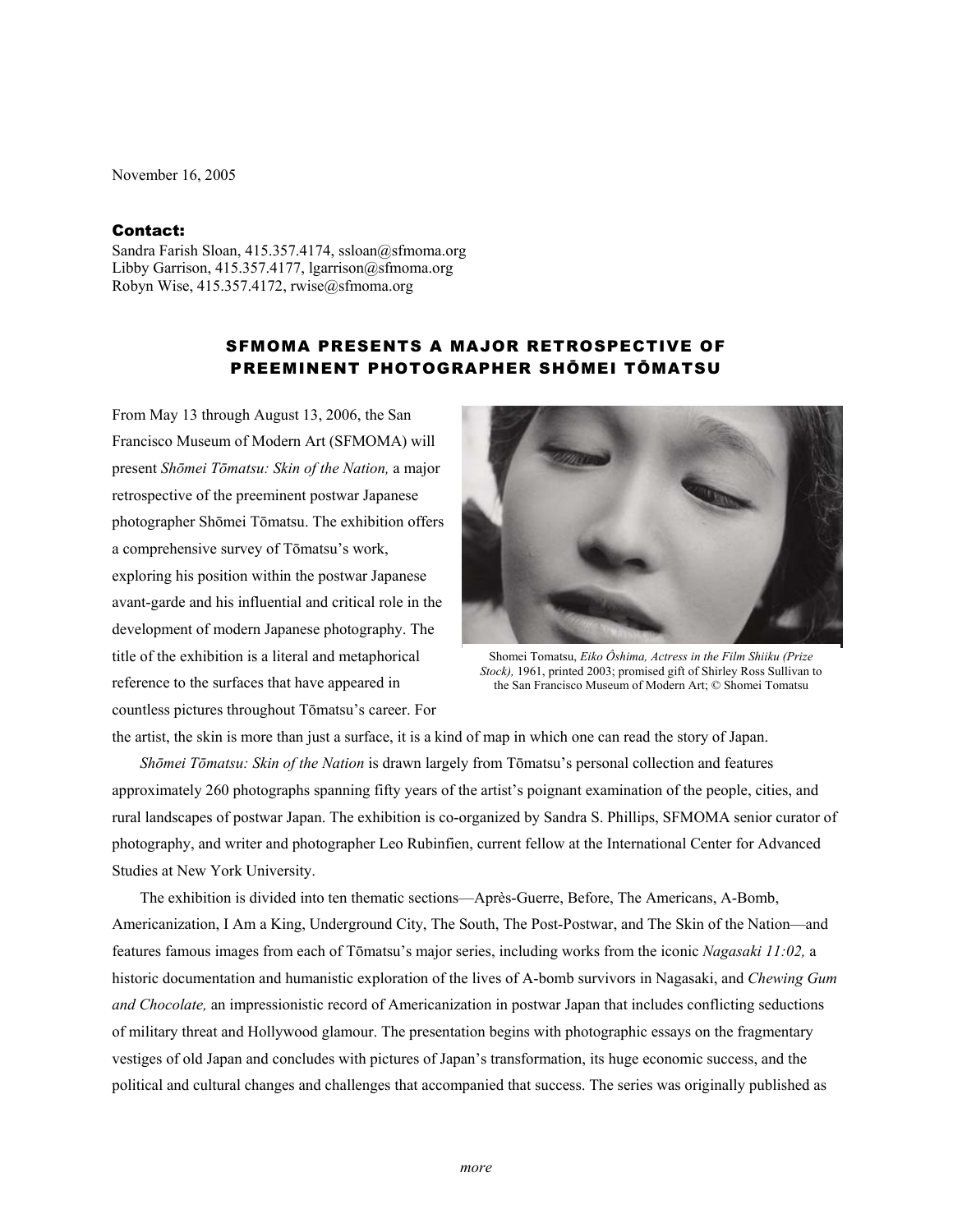photo essays in magazines; the photographs were meant to be seen and appreciated in a serial, almost cinematic, format.

"Shōmei Tōmatsu has been extraordinarily influential in Japan as the signal figure of a generation, and the incredible depth, variety, and intelligence of his work is virtually unknown outside of his country," says Phillips. "It is a great honor for us to have this opportunity to present him to the international art community."

Born in 1930 in Nagoya, Japan, Tōmatsu is internationally recognized as that country's most innovative and important photographer of the postwar period (1950–70s). His work was central to the landmark 1974 exhibition *New Japanese Photography* at the Museum of Modern Art, New York, as well as the 1979 exhibition at the International Center of Photography, *Japan: A Self-Portrait.* He has been recognized and celebrated in many exhibitions within Japan and has been widely published there. He is the author of more than twenty books, including *11:02 Nagasaki* (1966), *Nippon* (1967), *I Am a King* (1972), *Okinawa, Okinawa, Okinawa* (1969), *The Pencil of the Sun* (1975), and *Oh! Shinjuku* (1969).

Despite this substantial record of exhibitions and publications, no Western museum has given Tōmatsu's large body of work sustained attention until now. In 1999, the Japan Society and SFMOMA jointly presented *Stray Dog,* a critically praised retrospective of the work of Tōmatsu's best-known protégé, Daidō Moriyama. The current Tōmatsu project follows directly from the Moriyama exhibition and is one of this decade's most important Western presentations of a modern Japanese artist's life work. Together, the two retrospectives represent the most significant critical work of individual Japanese photographers to be shown outside Japan.

Tōmatsu made his first pictures on aerial reconnaissance film that his brother, a military journalist with the Japanese imperial army in China, brought back in a looted cache of army photographic supplies. During the early 1950s, he produced small photographic books and essays on the impoverished life of the postwar period in which his characters were wounded soldiers, potters, flooded-out peasants, and the students at a school for the children of garbage-bargemen. His work was first interpreted as close to photojournalism, but Tōmatsu chafed against the genre's narrative conventions and quickly moved toward creating images of mysterious, symbolic power that would bring about a radical turn in Japanese photography and emphasize the value of art over journalism, humanity over ideology.

At the end of the 1950s, Tōmatsu participated in the seminal *Junin no Me* (Eyes of Ten) exhibitions and founded the photographic agency Vivo with Kikuji Kawada, Eikoh Hosoe, and others. Vivo created the most fertile, inventive energy in camerawork of the coming decade, and the Vivo photographers were published several times each year in the great photographic magazines of the period. Shoji Yamagishi (1928–1979), editor of *Camera Mainichi,* became a passionate champion of the agency's work and its most important critic.

By the mid-1960s, Tōmatsu emerged as one of the most important figures in a new school of contemporary Japanese photography that included Moriyama, Masahisa Fukase, and Eikoh Hosoe. Others that developed in Tōmatsu's circle of influence include his friends and protégés Nobuyoshi Araki, Kikuji Kawada, Takuma Nakahira, and the younger Miyako Ishiuchi. This generation of photographers, born in the 1930s, was raised under Japan's militarist regime and came of age amid war, defeat, and devastation; Tōmatsu would later speak of himself as a member of a "beliefless generation," holding contempt for Japan's past and despair for its future. His colleagues in